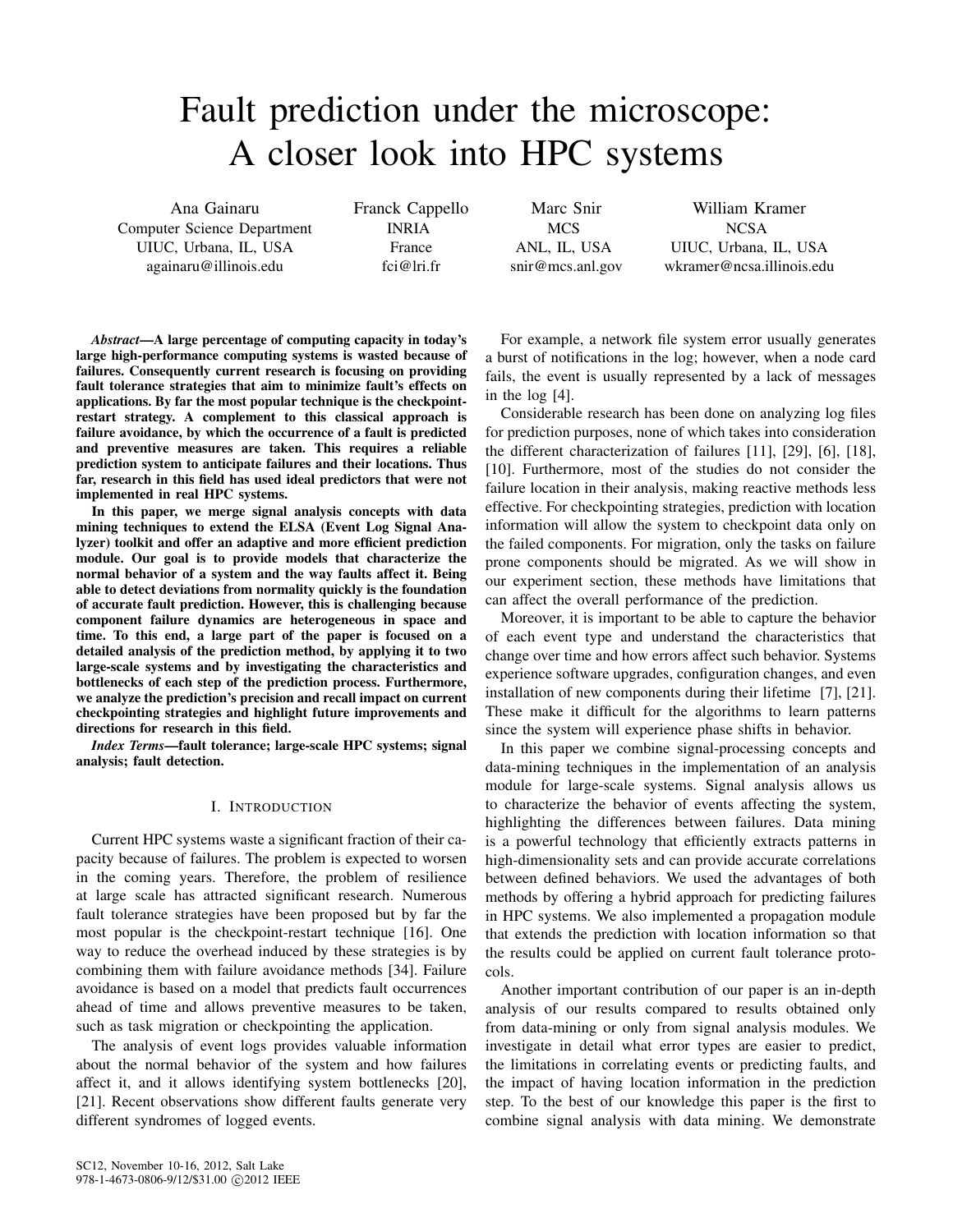the effectiveness of using such a model by implementing the prediction system and studying its impact on checkpointing strategies. Our prediction system takes into consideration the location of the error-prone component and the online analysis time.

The rest of the paper is organized as follows. Section 2 gives an overview of the related work, highlighting the advantages of our method. Section 3 presents the methodology behind the hybrid approach, giving details regarding each of the algorithms used. The next three sections give a detailed analysis of the correlation, location and prediction results respectively. We conclude with a summary of our work and a discussion of future research directions.

## II. RELATED WORK

In this section we will give a brief overview of solutions proposed over the past few years and discuss their limitations. Also, we look at current checkpointing strategies and discuss their potential benefit in the presence of a prediction module.

Researchers have used for failure prediction association rule based methods [5], decision trees, or Bayesian networks [32]. All these methods examine correlations between previous events and fatal events in order to predict potential failures in the future; see, e.g., [10], [11]: Both studies extract rules for a fixed time window and generate association rules between fatal and nonfatal events that leave a prediction window big enough so that proactive measures can be taken. In [13], the authors use a similar algorithm with the difference that the rule extraction can measure correlations of events that may happen in an interleaved way. In our earlier work [12], we used a method similar to the previous ones, but we adapted the prediction window according to the each event type. A different approach is given in [8] and [9], where the authors investigate parameter correspondence between different application log messages for extracting dependencies among different system components.

In [31], the authors introduce the concept of dynamic metalearning where the prediction engine switches between different methods depending on different rules.

Another approach for analyzing the logs is given in [14], where the authors investigate both usage and failure logs. For each failure instance, past and future failure information is accumulated; and based on these features, different decision tree classifiers are used in order to predict failures within a fixed time window.

None of these methods provide location information. Thus, it is impossible to use them in order to migrate processes that are likely to fail [30] or for performing a local checkpoint only on those failure-prone components, thereby avoiding time-consuming, system-wide checkpointing. [29] deals with predicting the location of a failure. However it considers that all errors share the same behavior. In fact, none of the presented papers make a difference between different events; rather, they analyze all events in the same way.

Another approach to address fault location is to develop fault propagation models, such as causality graphs or depen-



(a) L3 major internal error (b) instruction cache parity error corrected rannoning rannoning and the control management of the control management of the control management of the control

(c) Controlling BG/L rows

Fig. 1. Signals generated by HPC systems and the outliers in each

dency graphs [33]. However, these require a priori knowledge about the system structure and dependencies among different components, information that is hard to obtain and maintain at large scales.

In this paper we propose a novel way of analyzing log files, by using signal analysis to characterize events and data-mining algorithms to find patterns between them regardless of their behavior. This approach gives a better understanding of the behavior of the entire system and provides a more accurate prediction.

The expectations for future exascale systems have accelerated the research for efficient checkpointing protocols. [25] proposes a low-overhead, high-frequency multi-level checkpoint scheme. Similarly, [28] proposes a multi-level checkpoint and a probabilistic Markov model that describes the performance of such a multi-level scheme. [26] uses a fault-tolerant protocol based on double in-memory checkpoint/restart and the idea of processor virtualization and migratable objects. For shared-memory applications, [27] provides a hardware-based coordinated local checkpointing for scalable coherence. The time to checkpoint differs significantly between different strategies; however some studies show that medium memory-intensive applications could be saved in around one minute [25].

Our prediction method complements this work by providing predictions that leave enough time for checkpointing and task migration. Consequently, our method has the potential of decreasing the overhead induced by these methods by reducing, for example, the checkpoint frequency.

### III. HYBRID APPROACH

In previous work [4], we introduced signal analysis concepts in the context of log file analysis. We discovered that events generated by systems are characterized by three types of signals: periodic, noise. and silent. Figure 1 presents the three types and the possible cause for each type.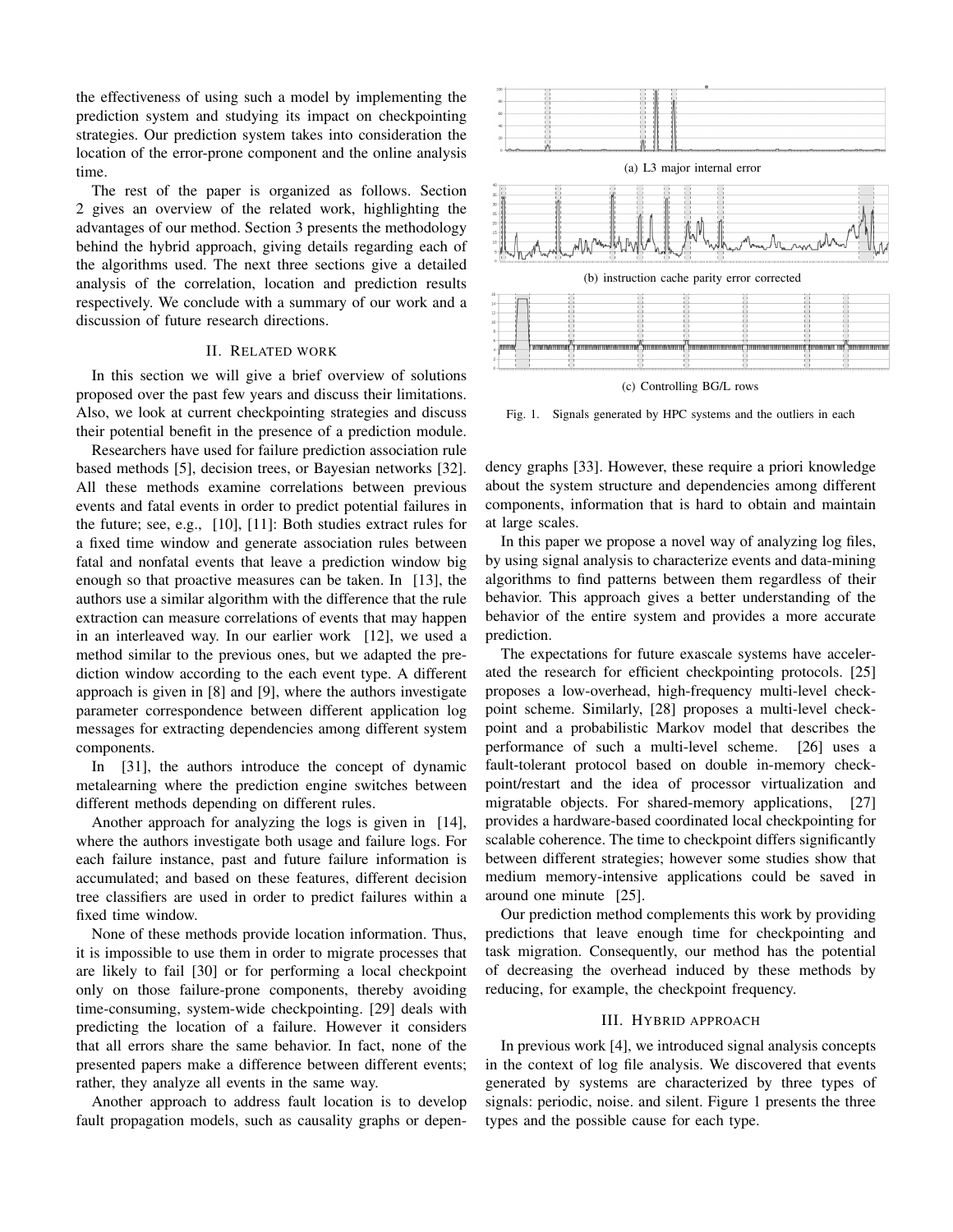We observed that a fault trigger in the system does not have a consistent representation in the logs. For example, a memory failure will cause the faulty module to generate a large number of messages. Conversely, in case of a node crash, the error will be characterized by a lack of notifications. Data-mining algorithms in general assume that faults manifest themselves in the same way and in consequence fail to handle more than one type behaviors.

For example, even though silent signals represent the majority of event types, data-mining algorithms fail to extract the correlation between them and other types of signals. This situation affects fault prediction in both the total number of faults seen by the method and in the time delay offered between the prediction and the actual occurrence of the fault.

Signal analysis methods can handle all three signal types and thus provide a larger set of correlations that can be used for prediction. However, data mining algorithms are more suited for characterizing correlations between different high dimensionality sets than the cross correlation function offered by signal analysis. Data mining is a powerful technology that converts raw data into an understandable and actionable form, which can then be used to predict future trends or provide meaning to historical events.

Additionally, outlier detection has a rich research history in incorporating both statistical and data mining methods for different types of datasets. Moreover, they are able to implicitly adapt to changes in the dataset and to apply threshold based distance measures separating outliers from the bulk of good observations. In this paper, we combine the advantages of both methods in order to offer a hybrid approach capable of characterizing different behaviors given by events generated by an HPC system and providing an adaptive forecasting method by using the latest data-mining techniques.

In the following sections we present the methodology used for preprocessing the log files and extracting the signals. We then introduce the novel hybrid method that combines signal analysis concepts with data mining techniques for outlier detection and correlation extraction. An overview of the methodology is presented in Figure 2.

## *A. Preprocessing*

Log files generated by a large HPC system contain millions of message lines, making their manual analysis impossible. Moreover, the format in which messages are generated is not structured and differs between different system and sometimes even between different components of the same machine. To bring structure to our analysis, we extract the description of all generated messages. These descriptions represent the characterization of different events used by the system. Also, as software changes with versions, bug fixes, or driver updates, these descriptions are modified to reflect the system's output at all times.

We performed an initial pass over the logs files in order to identify frequently occurring messages with similar syntactic patterns. Specifically, we use the Hierarchical Event Log Organizer [15] on the raw logs, resulting in a list of message



Fig. 2. Methodology overview of the hybrid approach

templates. These templates represent regular expressions that describe a set of syntactically related messages and define different events in a system. In the on-line phase, we use HELO on-line to keep the set of templates updated and relevant to the output of the system.

For the rest of the paper, we analyze the generated events separately by extracting a signal for each of them and characterizing their behavior and the correlations between them. Figure 1 presents one template or event type for each type of signals. First, we extract the signal for each event type by sampling the number of event occurrences for every time unit. Afterwards, we use wavelets and filtering to characterize the normal behavior for each of them. In our experiments, we use a sampling rate of 10 seconds for all signals. More details about this step can be found in [4].

In the on-line phase, the signal creation module simply concatenates the existing signals with the information received from the input stream of events. For optimization purposes, we keep only the last two months in the on-line module since execution time is an important factor in this phase. The outline monitor and the prediction system are applied on this trimmed and updated set of signals.

#### *B. Analysis Modules*

*1) Outlier detection:* All analysis modules are novel hybrid modules that combine data-mining techniques with the previously extracted set of signals and their characterization. Since the off-line phase is not run in real time and the execution time is not constrained, we do not optimize this step. For outlier detection in the on-line phase, we use as input the adapted set of signals and apply a simple data cleaning method for identifying the erroneous data points.

We implement this step as a filtering signal analysis module so that is can be easily inserted between signal analysis modules. The transformation was intuitive, since the data mining algorithm is based on a causal moving data window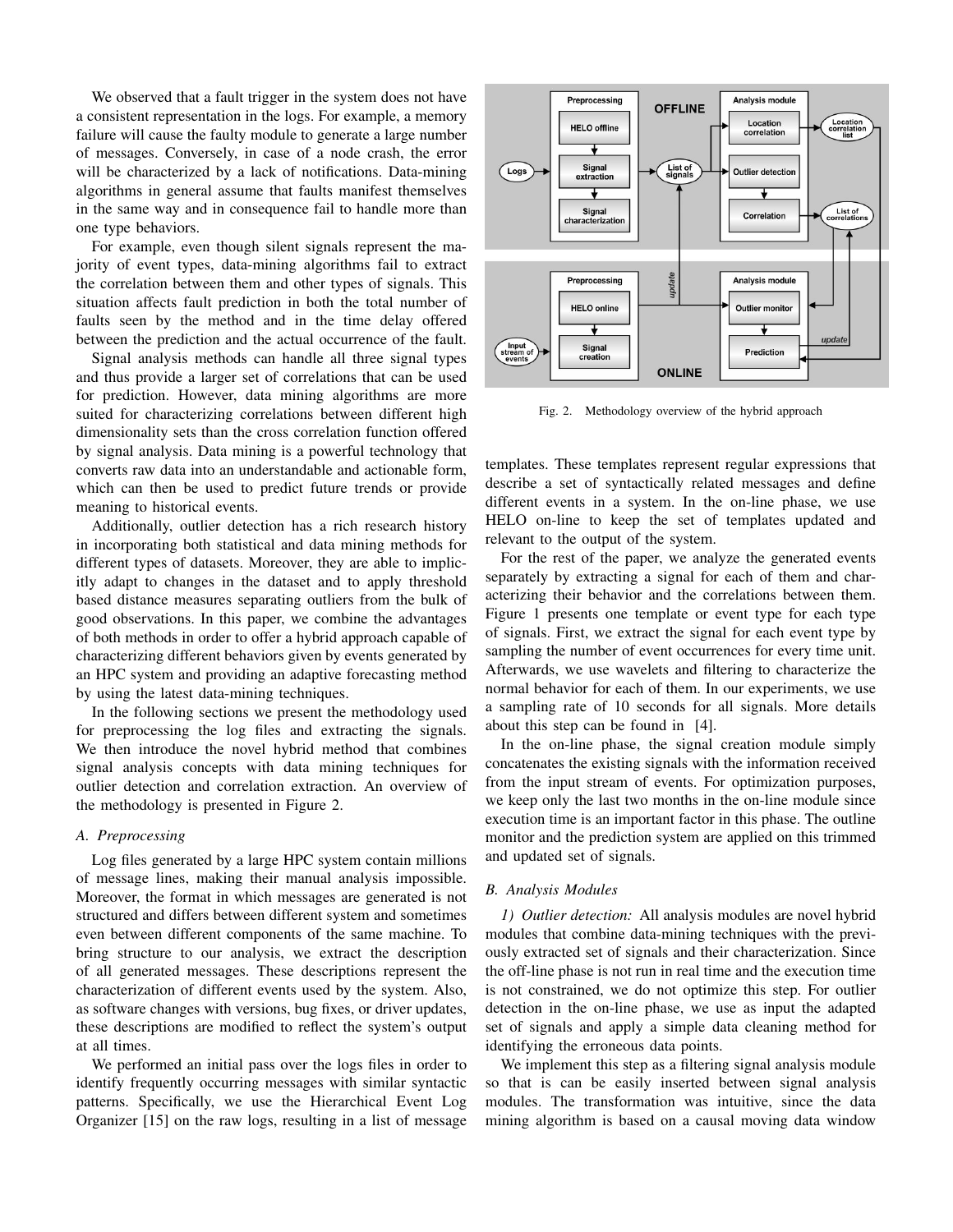

Fig. 4. Correlation example between three signals

that is appropriate to realtime applications: the observed data point  $y_k$  is compared with the median  $y_k^m$  of past data points, both the erroneous and the replaced ones. If the distance between these points is large relative to a threshold based on the normal behavior of the system,  $y_k$  is declared an outlier and a replacement with a more reasonable value  $y_k^c$ is proposed. Figure 3 presents a synthetic noise signal in its original form and after applying the on-line outlier detection with replacement for the erroneous data points.

For a window of N points, the analyzed list of points for the current  $y_k$  is

$$
V_k = \{y_{k-N}^c, ..., y_{k-1}^c, y_{k-N}, y_{k-N+1}, ..., y_k\},\
$$

out of which the median  $y_k^m$  is extracted. For our experiments we use an N value of two months.

We use predefined thresholds for each signal, specified automatically in the preprocessing step based on knowledge about the normal behavior of the event type and how this was affected by outlier in the offline phase.

The replacement strategy decreases the influence of severe outliers on signals by saving both the initial value and one that is more consistent with the rest of the data set. At the same time it minimizes the effects of a large number of faults hitting the same signal for a larger period of time.

Having a low execution time is a requirement for the online modules. The on-the-fly filter makes the process faster than what is proposed in [4]. We will show in the experiment part the number of faults missed because the outlier detection and prediction took too long to notify the event with both the methods. At the same time, this data mining algorithm adapts to changes in the underlying signal.

#### *C. Signal Correlation*

Gradual itemset mining is used in the data-mining community for extracting patterns of the form "the more/less  $X_1$ , ... , the more/less  $X_n$ ". The goal of the algorithm is to discover frequent covariations between different attributes. This method has the advantage of extracting multiple event correlations instead of only pairs, like the output of the signal crosscorrelation function.

We use the sequential GRITE algorithm presented in [2], adapting it to work with our signals. Since the purpose of this paper is to predict faults, we are correlating signals based on the occurrences of outliers in them. For this end, we filter out the normal behavior and leave only the outliers.

To simplify the correlation process, we replace each point in the signal with 0 in case of normal behavior and 1 for outliers. This allows us to represent signals as attributes that can be handled by the gradual itemset mining algorithms. This transformation is illustrated in figure 4.

The sequential algorithm relies on a tree-based exploration, where each level is built by using information from the previous level. In its original form, the first level of the tree is initialized with all attributes. In our case, however, the initial level is composed of the 2-pair correlations obtained with the signal cross-correlation function. Gradual itemset mining is a computationally expensive data-mining algorithm, so sequential methods cannot yet scale to large datasets. By merging it with a fast signal analysis module we were able to guide the extraction process toward the final result, thereby reducing the complexity of the original data-mining algorithm. Recent research on gradual itemset mining has focused on parallel methods that are able to use multi-core architectures [3]. We plan to investigate the use of such methods on-line in order to adapt correlations to changes in the system.

Itemsets from the L level are computed by combining frequent itemsets siblings from the L-1 level by using a procedure for joining two itemsets into a larger one. Candidates that are more frequent than a predefined threshold are retained in level L and are used in the next level.

In its usual form, gradual itemset mining algorithms look for patterns that take place at the same time in a subset of attributes. For our purposes, we are interested in associating signals that have a fixed delay one from another. For example, if one event type usually occurs  $T$  time units after another event type, these two signals will be shifted with  $T$  time units one from the other. (For example, in Figure 4 the last two signals have a time delay of one minute.) The correlation module must be able to capture this scenario.

We modify the initial algorithm to check different delays between signals by shifting one of the signals with the corresponding delay and applying the gradual itemset mining algorithm. To optimize the process, we choose a small time window for the delay values based on the results given by the initial cross-correlation function.

The general gradual itemset mining algorithm uses a comparison operator in  $\{\geq, \leq\}$ . In our case, we care only about the decreasing patterns (if an outlier occurs in  $S_1$ , we want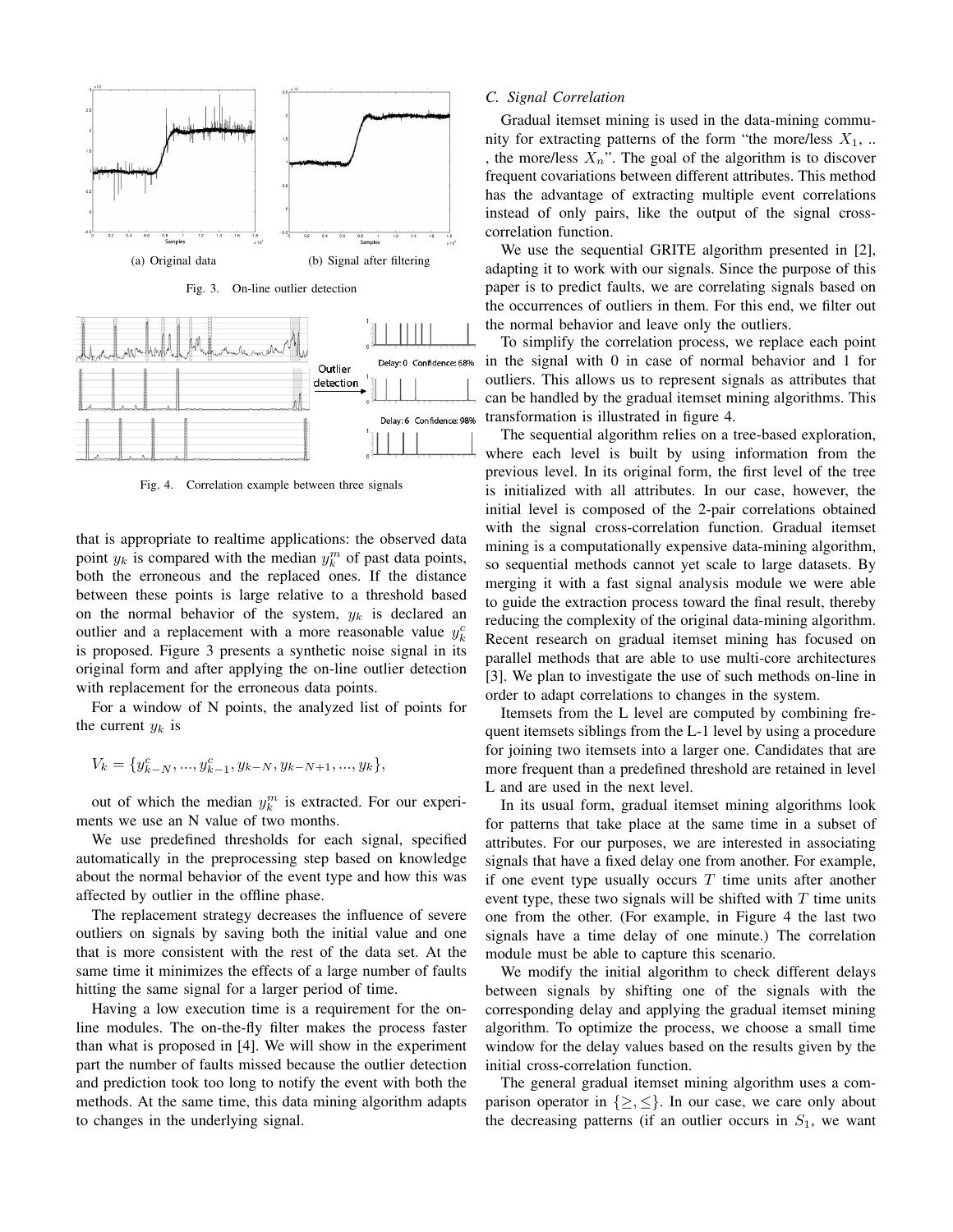to find all other  $S_i$  signals where an outlier occurs with a fixed delay). We change the algorithm to only search for the ≥ operator.

For a better understanding of our hybrid approach we will present an example in the next paragraph that goes through all the steps used by the method. Given a table set of signals  $S$ , a gradual item is a pair  $(S_i, \theta_i)$  where  $S_i$  is an attribute in S and  $\theta_i$  represents a delay in the signal. A gradual itemset  $G =$  $\{(S_1, \theta_1), ..., (S_k, \theta_k)\}\$ is a set of gradual items of cardinality greater than or equal to 2.

In the example illustrated in Figure 4, the initial set of gradual itemsets, which is given by the cross-correlation function between all combinations of signals, is  $S_{G_{init}} =$  $\{ \{ (S_1, 0), (S_2, \theta_{12}) \}, \{ (S_1, 0), (S_3, \theta_{13}) \}, \{ (S_2, 0), (S_3, \theta_{23}) \} \}$ The join function used in GRITE will return the merge between the sets in  $S_{G_{init}}$  and create  $S_{G_1}$  =  $\{\{(S_1, 0), (S_2, \theta_{12}), (S_3, \theta_{13})\}, \{(S_1, 0), (S_2, \theta_{12}), (S_3, \theta_{12})\}$  $\{\theta_{23}\}\}\,...\}$ , with different delays. If all delays are consistent (for example if  $\theta_{13} = \theta_{12} + \theta_{23}$ )  $S_{G_1}$  will have only one

element. The testing part is left almost unchanged from the gradual itemset mining, with the difference that we use only one operator.

We use the Mann Whitney test [22] to decide when a correlation is statistically significant. The output of this module is represented by a list of n-tuples correlations  $Corr =$  $\{G_1, ..., G_m\}$  where each  $G_i$  is a gradual itemset of different sizes. We provide an in-depth analysis of the extracted correlation list in the experiments sections.

#### *D. Location Correlation*

Large-scale systems contain a large number of nodes that are organized in an hierarchy. For example for the BlueGene systems, nodes are gathered into midplanes and multiple midplanes form a rack. When analyzing different errors that might affect a HPC system we investigated the propagation behavior of each of them. Our observation show that some errors influence multiple nodes, depending on their location in the machine [20].

After a closer analysis, we observed that the propagation path for different error types follows closely the way components are connected in the system. For example, if a fan breaks, all nodes sharing the same rack will be affected. However, in general, the topology of a system is not available. This forces failure prediction algorithms to rely on heuristics for tracking the locations of the failures effects in the system. For a better understanding of the behavior of different event types, we analyzed the logs generated by Blue Gene/L and Mercury systems. Blue Gene is one of the few systems that logs information about the location of events, making it easier to understand the propagation behavior of correlated events.

The heuristic used to extract location correlations is based on the offline correlation chains extracted in a previous step. We parse the logs and monitori each occurrence of a correlation  $G_i = \{(S_1, \theta_1), ..., (S_k, \theta_k)\}\)$ . Based on it we extract the list of possible locations for each chain  $Loc<sub>i</sub>$  =  $\{(L_{11},..., L_{1k_1}),...,(L_{m1},..., L_{mk_m})\}$ , where  $(L_{11},..., L_{1k_1})$  is a list of unique locations where events in the chain have occurred and  $m$  is the number of occurrences for the corresponding sequence of events. In case of a correlation that does not propagate events from one node to another, the list of locations will be composed of only one element for each occurrence:  $Loc_i = \{(L_1), (L_2), ..., (L_m)\}.$ 

### IV. DISSECTING EVENT CORRELATION

Our experiments are made mostly on the Blue Gene/L machine. The logs are available on-line at [24], and more information about the system can be found in [1]. The Blue Gene machine is organized into 32 midplanes and 64 racks. Locations are denoted by codes that represent different hardware components, such as compute nodes (R00-M0-N0- C:J02-U01), I/O nodes (R22-M0-N0-I:J18-U01), and node cards (R00-M0-N0). The location gives informations about the component's place in the architecture hierarchy as well. The logs we analyzed are from June 2005 to January 2006; they contain 207 different event types.

Most modules from our framework are platform independent and so are easy to adapt to run on different machines. To demonstrate this and to compare the results from different systems, we made additional experiments on the Mercury system. Mercury is a cluster at the National Center for Supercomputing Applications (NCSA) [23]. The generated logs are not available to the public because of privacy issues. The Mercury cluster started with 256 compute nodes; later 635 compute nodes with faster processors were added. We analyzed logs generated in 10 months of production from February 2006 to December 2006. Mercury logs contain 409 different event types.

Both systems were used in production with a variety of codes executing for the time frames analyzed in the logs. For example, two of the applications that ran on the Mercury systems are the NAMD application for biomolecular simulations and the CM1 code for atmospheric research. For our analysis purposes, our framework gets information only from the log files, hence the analysis does not change for memory intensive or communication intensive applications.

We used the first 3 months as training for the off-line phase and the rest of the logs for testing purposes.

## *A. Results*

In this section we analyze the correlations we were able to extract with our method. First, we were interested understanding what type of patterns our method is able to extract in general. Table I presents a couple of examples returned by our method. We observed that the method detected not only sequences of events that led to a failure but also relations between informational messages. For example, multiline messages are identified by HELO as multiple event types. However, they have the same behavior so our correlation clusters them together.

Messages generated during the installation of a component or during a restart are another example of informational messages. Our tool characterizes their behavior as silent signals,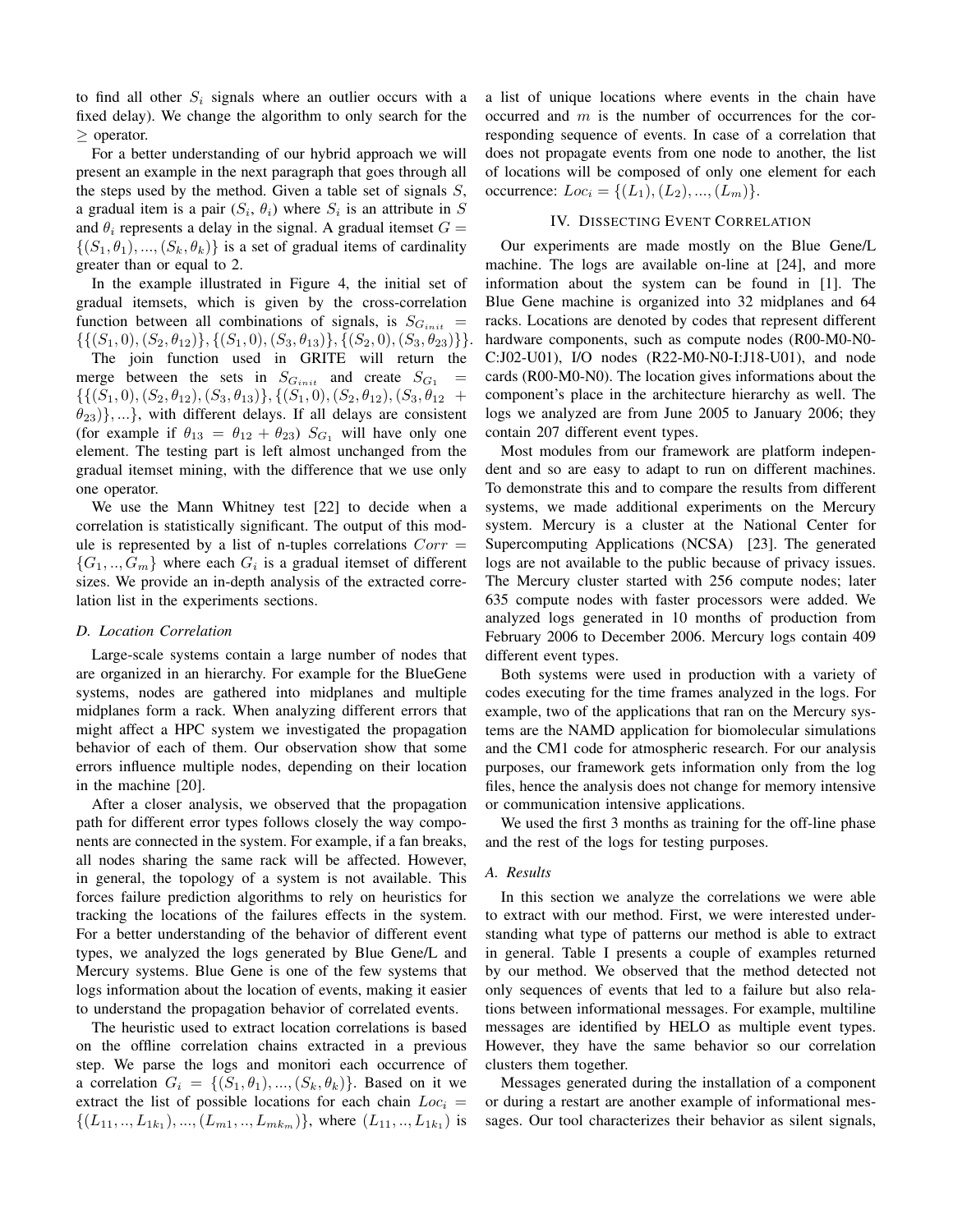| <b>Memory error</b>                                                                                                                       |  |  |  |  |  |
|-------------------------------------------------------------------------------------------------------------------------------------------|--|--|--|--|--|
| correctable error detected in directory *                                                                                                 |  |  |  |  |  |
| after 6 time units (one minute)                                                                                                           |  |  |  |  |  |
| uncorrectable error detected in directory *                                                                                               |  |  |  |  |  |
| capture first directory correctable error address0                                                                                        |  |  |  |  |  |
| after 1 time unit                                                                                                                         |  |  |  |  |  |
| DDR failing data registers: * *                                                                                                           |  |  |  |  |  |
| number of correctable errors detected in L3 EDRAMs.*                                                                                      |  |  |  |  |  |
| parity error in read queue PLB.*                                                                                                          |  |  |  |  |  |
| Node card failure                                                                                                                         |  |  |  |  |  |
| midplaneswitchcontroller performing bit sparing on * bit *                                                                                |  |  |  |  |  |
| after 44 time units                                                                                                                       |  |  |  |  |  |
| linkcard power module * is not accessible                                                                                                 |  |  |  |  |  |
| after 4 time unit                                                                                                                         |  |  |  |  |  |
| problem communicating with service card, ido chip: * java.io.ioexception: could not find ethernetswitch on port:address 1:136             |  |  |  |  |  |
| after 6 time unit                                                                                                                         |  |  |  |  |  |
| prepareform evidence is being done on this part * meardsernum(*) * * mtype(*) by *                                                        |  |  |  |  |  |
| Multiline messages                                                                                                                        |  |  |  |  |  |
| general purpose registers:                                                                                                                |  |  |  |  |  |
| $\text{lr}:$ * cr:* xer:* ctr:*                                                                                                           |  |  |  |  |  |
| Component restart sequence                                                                                                                |  |  |  |  |  |
| idoproxydb has been started: \$name: d+ \$ input parameters: -enableflush -loguserinfo db.properties bluegene1                            |  |  |  |  |  |
| ciodb has been restarted.                                                                                                                 |  |  |  |  |  |
| bglmaster has been started: ./bglmaster --consoleip 127.0.0.1 --consoleport 32035 --configfile bglmaster.init --autorestart y             |  |  |  |  |  |
| mmcs db server has been started: /mmcs db server -usedatabase bgl -dbproperties * -iolog /bgl/bluelight/logs/bgl -reconnect-blocks all n+ |  |  |  |  |  |



since most of the time they do not appear in the log. Every time a restart occurs, these event types' occurrences are regarded as outliers. Our system correlate these signals with other event types and extract the complete restart sequence. However, these sequences do not help predicting failures since they do not affect an application's execution in any way.

We investigated what correlations that are not useful in the prediction phase. Doing so turned out to be a complex task since some messages might indicate harmless events in some contexts and indicate failures in others. Therefore, we only eliminated the obvious non-error sequences and analyzed the rest separately, as described in the prediction section of this paper.

We observed that only around 23% of sequences do not have any potential of predicting a problem in the system. We limited our analysis the Blue Gene/L machine because it offers a severity field that helped us in determining if a event type could be a failure in at least one context. We eliminated these sequences for the rest of the analysis. For the Blue Gene/L system this was done automatically by eliminating all sequences that contain only event types with INFO severity messages. For other systems, a system administrator would have to parse the correlation list and determine which ones can predict failures.

## *B. Analysis*

We focus next on an in-depth analysis of the properties of the extracted correlations.

We investigated how many events are, on average, part of a correlation chain. We plot the distribution of the event types that compose a sequence in figure 5. The figure shows that, in general, the sequences contain a small number of event

types; the average length of the chain is 4 for both systems. However, some correlations contain more event types, 20% of them containing more that 8 events.

Next, we analyzed the time delay between correlations found by our system. First, we analyzed simply the pair of initial correlations and then the complete sequences. We observed that 33.7% of the correlations have less than a 10 second delay between events, the majority (56%) having delays between 10 seconds and one minute and the rest having time delays of more than one minute. For both systems, only around 2.5% of the sequences have more than 10 minutes between events. For a better understanding of how this large percentage of correlations affects the final prediction, we analyzed the complete sequences as well.

We plot the time delay distribution between the first message indicating the beginning of a sequence and the last visible symptom. Figure 6 presents the results only for Blue Gene/L, because of space limitations, but Mercury has a similar distribution. We observe that the peak delay shifted to the right compared with the correlation delays. Only 12.8% of the sequences do not offer any prediction window larger than 10 seconds, 48.4% correlations offer between 10 seconds and one minute, and there is a significant percentage with a delay larger than one minute. Moreover, the correlation system is able to extract some sequences with hours time delay between the first symptom and the final failure message.

We also observe a relatively simple relation between the confidence of a sequence and the delay between the marginal events in the sequence. In general, for delays larger than 5 minutes, the larger the delay the lower the similarity degree between the signal and so the lower the confidence. Sequences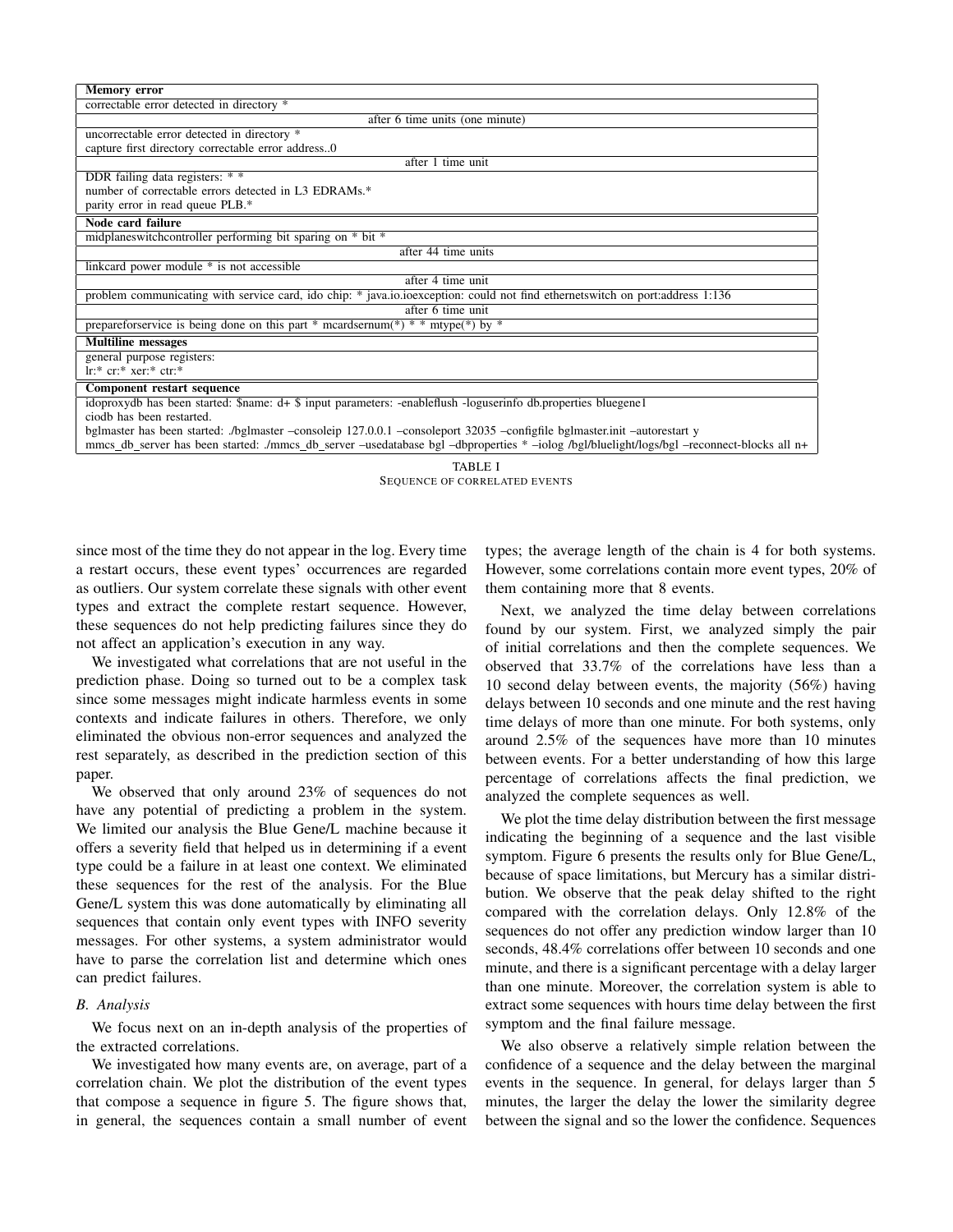| <b>CIODB</b> sequence                                               |  |  |  |  |  |
|---------------------------------------------------------------------|--|--|--|--|--|
| All happening at the same time                                      |  |  |  |  |  |
| FAILURE ciodb exited abnormally due to signal: aborted              |  |  |  |  |  |
| FAILURE mmcs server exited abnormally due to signal: * n+           |  |  |  |  |  |
| SEVERE job * timed out. n+                                          |  |  |  |  |  |
| Node card sequence                                                  |  |  |  |  |  |
| More than one hour difference between the first event and the last  |  |  |  |  |  |
| WARNING endservice action is restarting the nodecards in midplane * |  |  |  |  |  |
| as part of service action d+                                        |  |  |  |  |  |
| SEVERE node card vpd check: * node in processor card slot *         |  |  |  |  |  |
| do not match, vpd ecid d+ found d+                                  |  |  |  |  |  |
| SEVERE link card power module * is not accessible                   |  |  |  |  |  |
| FAILURE no power module * found found on link card                  |  |  |  |  |  |
| FAILURE temperature Over Limit on link card                         |  |  |  |  |  |
| TABLE II                                                            |  |  |  |  |  |

SEQUENCES OF CORRELATED EVENTS WITH DIFFERENT TIME DELAYS



Fig. 5. Sequence size distribution

with a confidence of over 95% usually contain the correlations between events that are generated close in time. However, some node card failure sequences do have high confidence, yet offer more than a one-hour prediction window.

In the following section, we look more closely which failures have extreme time delays. In general, we observed that node card failures offer sequences with longer time delays. This situation should be reflected in a larger prediction window for these kind of errors, and as a consequence more time for fault avoidance strategies. For example, the node card failure presented in table I have around 9 minutes (the equivalent of 54 time units) between the first and the last event in the sequence. Other node cards examples show even one hour after the first symptoms occurs. The memory errors detected with our system, like the one presented in table I, usually offer, on average, a one-minute prediction window.

The Blue Gene/L system has a separate process, CIODB, that runs on service nodes and handles the job loading and starting. This process starts and monitors jobs and updates the job table as the job goes through the states of being loaded, started, and terminated. We observed that sequences or events related to CIODB usually have a very short time delay between them, the majority happening almost at the same time. Table II presents two extremes, a ciodb errors that gives no prediction window and a node card failure sequence that generates warnings with more than one hour before the actual failure events happen.



Fig. 6. Time delay distribution between events in sequences

In all our experiments, we used logs that offer less than 10 months of activity. For this reason, the correlation updating modules were not tested, since the changes in such a short time are not relevant to the whole lifetime of a system. We plan to make further experiments on larger periods of time.

#### V. DISSECTING EVENT PROPAGATION

In this section we investigate the propagation path taken by different extracted correlation chains. We wanted to know how many events propagate to different locations and how many locations are affected by one event.

We observed that, in general, sequences do not propagate to different locations and if they do propagate, they affect a small number of nodes. Only around 22% of the chains for Mercury and 25% for Blue Gene/L show any kind of propagation. Between 80% and 85% of the the sequences that show a propagation behavior affect less than 10 nodes. The rest, which represent less than 2% from the total number of correlations, influence a large number of nodes. An example of such a global failure is seen on the Mercury machine, when we investigated NFS (network file system) problems. The event "*rpc: bad tcp reclen d+ (non-terminal)*" indicates network file system unavailability to any requests for a machine. In applications using the network file system this could cause file operations to fail and the application to quit. Also, all nodes from which the application tries to access the network file system will be affected by this problem. This failure usually occurs nearly simultaneously on a large number of nodes.

To get a more realistic view of the behavior of sequences, we analyzed the initial pair of correlated events for the Blue Gene/L machine and broke down the propagation by racks, midplanes and nodes. Figure 7 shows that around 75% of correlations show no propagation at all and only around 2.16% extend outside of a midplane.

From our observation, in the Mercury system network failures can occur nearly simultaneously on multiple nodes. For example, the event "*ifup: could not get a valid interface name: -*> *skipped*" represents an unexpected node restart caused by unexpected hardware failure and propagates across different nodes. In general, errors in memory or processor caches do not show the same behavior. On the other hand, in the Blue Gene/L system we observed that some memory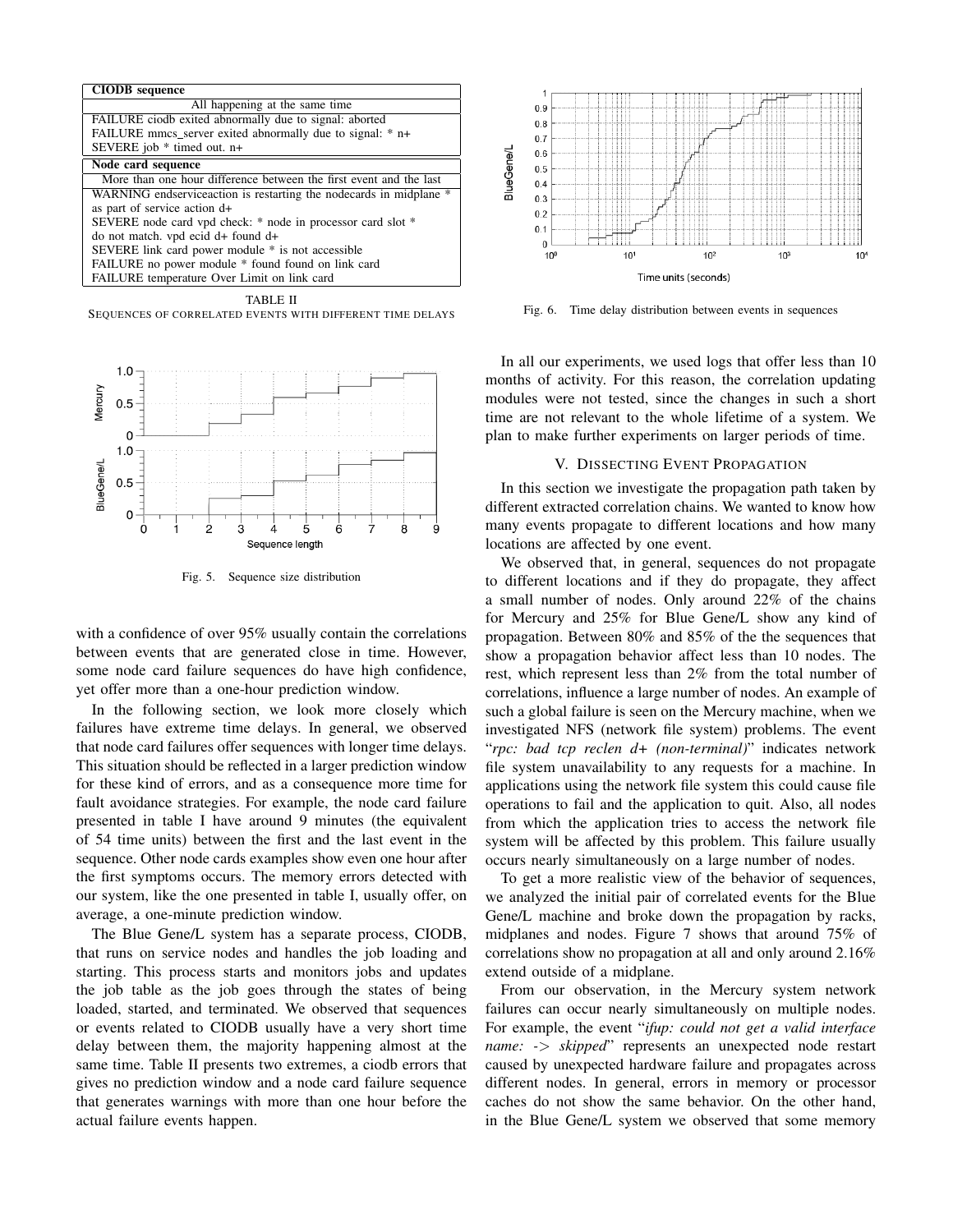

Fig. 7. Percentage of sequences propagating on different racks, midplanes and nodes



Fig. 8. Prediction time window

locations expend to different node cards in a midplane. For example, the sequence

*d+ ddr errors(s) detected and corrected on rank 0, symbol \* bit \* total of \* ddr error(s) detected and corrected*

refers to a ddr memory error that was detected and corrected in a certain location and in most of the cases affects multiple nodes in the same midplane in a short period of time.

On the other hand, errors related to node cards do not propagate on multiple locations. For example, the sequence *can not get assembly information for node card*

*linkCard power module \* is not accessible*

*no power module \* found found on link card*

gives information about a node card problem that is not fully functional. Events marked as "severe" and "failure" occur after around one hour; they report that the link card module is not accessible from the same midplane and that the link card is not found. The sequence is generated by the same node for all its occurrences in the log.

For 75% of correlations that do not propagate, the prediction system does not need to worry about finding the right location that will be affected by the failure. However, for the other 25% that propagate, a wrong prediction will lead to a decrease in both precision and recall. We analyzed this case a little further and observed that for most propagation sequences the initiating node (the one where the first symptom occurs) is included in the set of nodes affected by the failure. This observation leads us to believe that the recall of the prediction system will be more affected by the location predictor than its precision.

## VI. DISSECTING PREDICTION

Figure 8 shows an overview of the prediction process. The observation window is used for the outlier detection. The analysis time represent the overhead of our method in making a prediction: the execution time for detecting the outlier, triggering a correlation sequence, and finding the corresponding locations. The prediction window is the time delay until the predicted event will occur in the system. The prediction window starts right after the observation point but is visible only at the end of the analysis time.

In the next subsection we analyze the prediction based on the visible prediction window and then propose an analytical model for the impact of our results on checkpointing strategies. The metrics used for evaluating prediction performance are prediction and recall:

- Precision is the fraction of failure predictions that turn out to be correct.
- Recall is the fraction of failures that are predicted.

#### *A. Analysis*

In the on-line phase the analysis is composed of the outlier detection and the module that triggers the predictions after inspecting the correlation chains. We computed the execution time for different regimes: during the normal execution of the system and during the periods that put the most stress on the analysis, specifically periods with bursts of messages. If the incoming event type is already in an active correlation list, we do not investigate it further since it will not give us additional information.

The systems we analyzed generate, on average, 5 messages per second; message bursts generate around 100 messages per second. The analysis window is negligible in the first case and around 2.5 second in the second. The worst case seen for these systems was 8.43 seconds during an NFS failure on Mercury. Taking this analysis window into consideration we examined how many correlation chains are actually used for predicting failures and which failures are detected before they occur.

Our previous work showed 43% recall and 93% precision for the LANL system by using a purely signal analysis approach. At that point, however, we did not try to predict the location where the fault might occur. In this paper, we focus on both location and the prediction window. We compute the results only for the Blue Gene/L systems and guided our metrics based on the severity field offered by the system.

We analyzed the number of sequences found with our initial signal analysis approach, the data-mining algorithm described in [29], and the present hybrid method. Signal analysis gives a larger number of short-length sequences, thus making the analysis window longer. Also, the on-line outlier detection puts extra stress on the analysis making the analysis window exceed 30 seconds when the system experiences bursts. Because of our data-mining extraction of multi-event correlation we were able to keep only the most frequent subset making the on-line analysis work on a much smaller correlation set. On the other hand, the data-mining approach looses correlations between signals of different types, so even if the correlation set is much smaller than our hybrid method, the false negative count is higher.

Table III shows the precision and recall obtained with the three methods. The recall value for the signal analysis method is lower than in our previous findings. This can be explained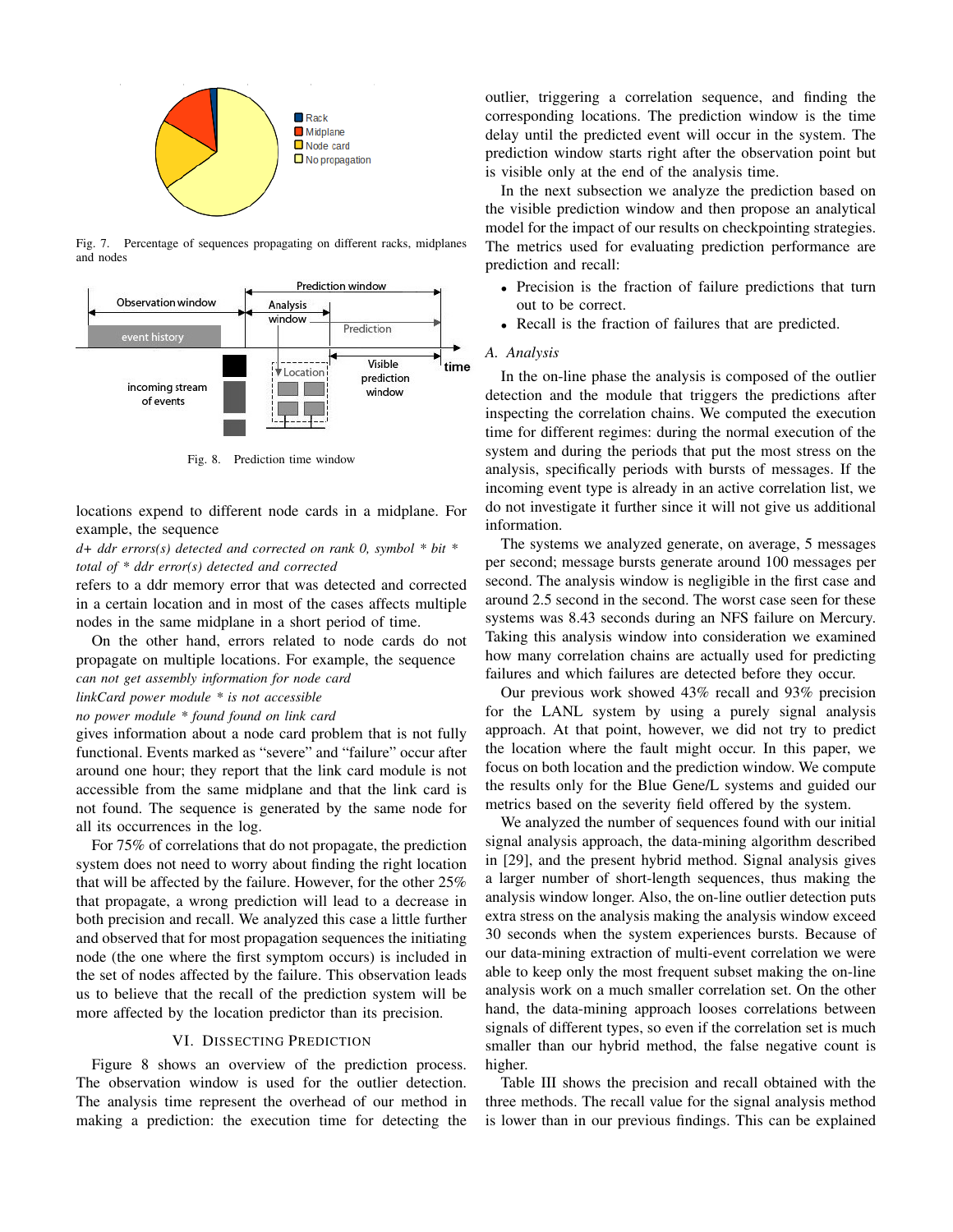| Prediction Method | Precision | Recall   | Seq Used      | Pred Failures |
|-------------------|-----------|----------|---------------|---------------|
| ELSA hybrid       | 91.2%     | 45.8%    | 62 $(96.8\%)$ | 603           |
| ELSA signal       | 88.1%     | 40.5%    | $117(92.8\%)$ | 534           |
| Data mining       | 91.9%     | $15.7\%$ | 39 (95.1%)    | 207           |

TABLE III PERCENTAGE WASTE IMPROVEMENT IN CHECKPOINTING STRATEGIES



Fig. 9. Recall breakdown on different categories

by the location prediction, since now there is room for error in this part as well. What is interesting is that the precision value for the data-mining approach is higher than the other methods. The reason is that the sequences found by the data-mining method are mostly the ones that do not show a propagation behavior. When running our method without checking the location, we obtain a precision of around 94%. The results show that the hybrid method allows combining the precision given by the data-mining approach and the recall of the signal analysis method.

In a more detailed analysis, we break down the predicted events into different categories. The results are presented in Figure 9, where each bar represents how often a certain type of error appears in the log as a percentage reported to all errors in the system. The dark portion of every bar represents the correctly predicted cases out of the total occurrences. We observed that the node card errors were the type that our system detected with a high rate; more than 80% of the occurrences were predicted. This is explained in the high confidence sequences obtained for this type in the offline section. We plan to analyze the reason for such a low percentage in detecting network and cache failures.

The total number of error messages in the log represents 18% of everything recorded in the log. We observed after this analysis that even though the large majority of correlations are used at least once, there is a small set that is used frequently. More exactly, 3.12% of sequences are never used for prediction (the events occur only in the training set), and 23.4% are used in the majority of the cases.

We also analyzed the visible prediction window offered by the sequences used in this process and observed that around 85% of the prediction offer more than 10 seconds after the analysis window ended, out of which more than 50% offer more than one minute and around 6% more than 10 minutes.

This means that fault avoidance techniques that take a



Fig. 10. Checkpoint-Restart mechanism

checkpoint or migrate a process in less than one minute could be applied on 42% of the total predicted failures on Blue Gene/L, respectively 20% of total failures. When using a fast checkpointing strategy, like the one from [25], the total number of failures for which avoidance techniques could be applied increases to 40%.

#### *B. Impact on Checkpointing Strategies*

In this section we derive an analytical model for the impact of prediction on adaptive checkpointing strategies, in order to highlight the benefit brought by our method.

If no failure prediction is available, then fault tolerance mechanisms must use periodic checkpointing and rollback recovery. We start from the model in [34], which computes the waste of a coordinated checkpointing strategy when no prediction is offered; we then integrate the impact of precision and recall on this model. Figure 10 presents the variables used in creating the model. T is the checkpoint interval, W is the percentage of wasted time and MTTF the mean time to failure for the application. Also, we assume that an application can be checkpointed locally at each node in C seconds, and that the checkpoint can be loaded back into memory in R seconds. Also, the downtime of a node and the time to restart the application on a different node or the same node in case of rejuvenation is assumed to be D seconds.

We assume that we are able to predict a fraction N of the failures with a precision of P, with N,  $Pe[0, 1]$ . We assume the failure distribution for the non-predicted failures remains exponential and that preventive actions are taken before the failure occurs for all predicted failures.

In case of no prediction, we start with the following model:

$$
W = \frac{C}{T} + \frac{T}{2MTTF} + \frac{R+D}{MTTF}.
$$
 (1)

The formula accounts for the loss of C seconds every T seconds for taking checkpoints, the loss due to faults that occur every MTTF seconds and lose an average of  $\frac{T}{2}$  time-steps each time and, in the last term, for the loss due to the recovery time that is taken for every failure.

The optimal checkpointing interval can be used to minimize waste; it is given by Young's formula:

$$
T_{optimum} = \sqrt{2C \cdot M T T F}.
$$
 (2)

We now introduce the prediction model. First we assume having a recall of N and perfect precision. In this case the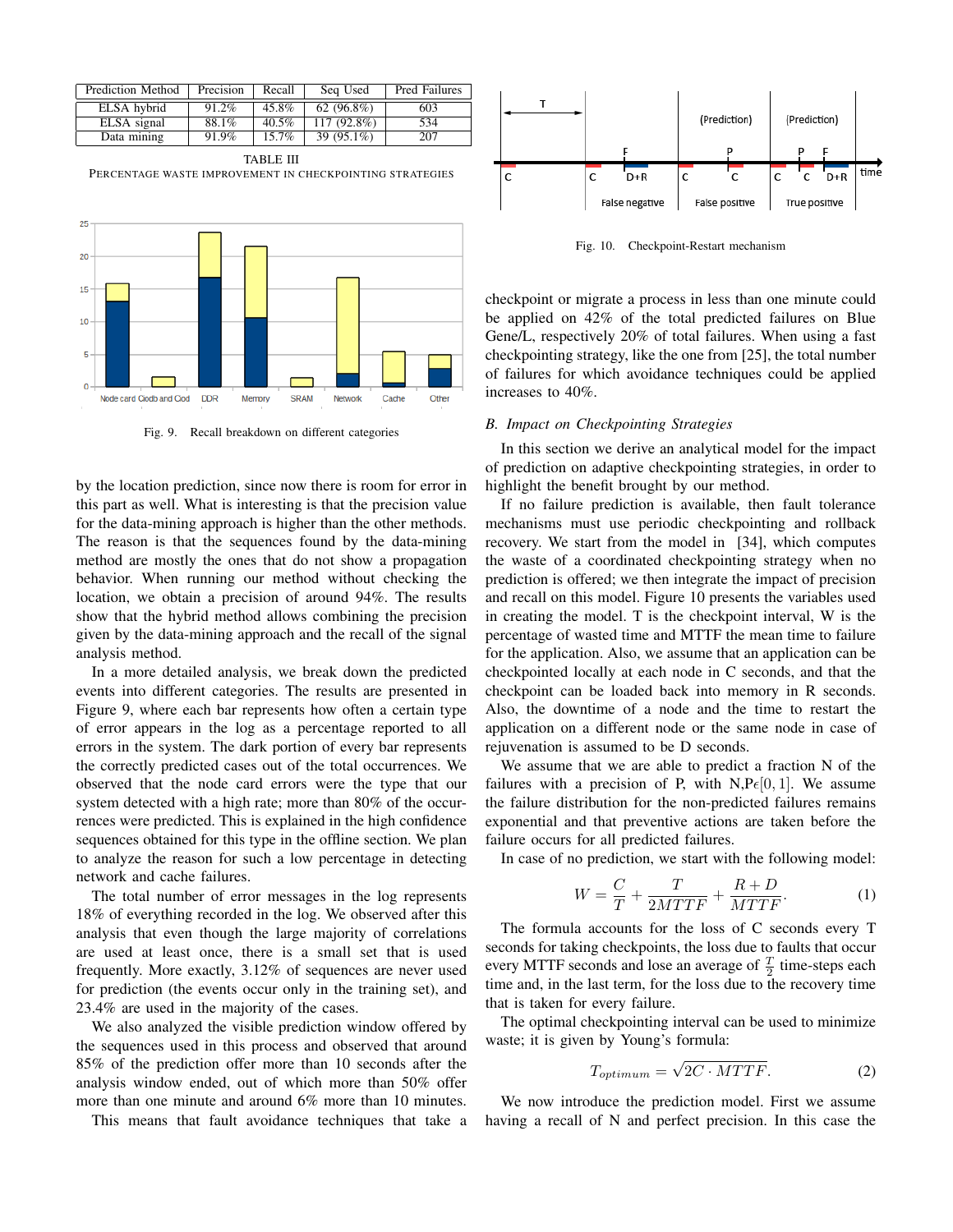MTTF of the unpredicted events will become:

$$
MTTF_{new} = \frac{MTTF}{1 - N}
$$
 (3)

For example if 25% of errors are predicted, the new MTTF is  $\frac{4MTTF}{3}$ . The rest of the failures are predicted events and  $\frac{3}{3}$  : The rest of the families are predicted by<br>have a mean time between them of  $\frac{MTTF}{N}$  seconds.

By applying the new MTTF for the un-predicted failures from (3) to equation (2), the new optimal checkpoint interval becomes:

$$
T_{optimum} = \sqrt{2C \frac{MTTF}{1 - N}}.
$$
\n(4)

The first two terms from equation (1) need to change to consider only the un-predicted failures since for all the others preventive actions will be taken. By adding the first two terms and incorporating the value for the checkpoint interval from equation (4), the minimum waste becomes:

$$
W_{min}^{recall} = \sqrt{\frac{2C(1-N)}{MTTF}} + \frac{(R+D)}{MTTF}.
$$
 (5)

The last term from equation (1) will not change since for all failures, both predicted and un-predicted, the application needs to be restarted. Additional to the waste from (4), each time an error is predicted, the application will take a checkpoint and it will waste the time execution between this checkpoint is taken to the occurrence of the failure. This value depends on the system the application is running on and can range between a few seconds to even one hour. However, for the systems we analyzed, in general, the time delay is very low and for our model we consider that is negligible compared to the checkpointing time. We add the waste of C seconds for each predicted failure, which happens every  $\frac{MTTF}{N}$  seconds. After adding this waste equation (5) becomes:

$$
W_{min}^{recall} = \sqrt{\frac{2C(1-N)}{MTTF}} + \frac{(R+D)}{MTTF} + \frac{CN}{MTTF}.
$$
 (6)

In the ideal case, when  $N=1$ , the minimum waste is equal to the time to checkpoint right before every failure and the time to restart after every failure. The formula assumes a perfect precision. In case the precision is P, the waste value must also take into consideration the cases when the prediction is wrong. The predicted faults happen every  $\frac{MTTF}{N}$  seconds and they represent P of total predictions. This means that the rest of (1-P) false positives predictions will happen every  $\frac{P}{1-P} \frac{MTTF}{N}$  seconds. Each time a false positive is predicted, a checkpointing is taken that must be added to the total waste from equation (6).

$$
W_{min}^{recall} = \sqrt{\frac{2C(1-N)}{MTTF}} + \frac{(R+D)}{MTTF} + \frac{CN}{MTTF} + \frac{CN(1-P)}{P \cdot MTTF}
$$
(7)

As an example, we consider the values used by [34] to characterize current systems:  $R = 5$ ,  $D = 1$  in minutes, and we study two values for the time to checkpoint: C=1 minute and

| C                | Precision | Recall | MTTF for the whole system | Waste gain |
|------------------|-----------|--------|---------------------------|------------|
| 1 <sub>min</sub> | 92        | 20     | one day                   | 9.13%      |
| 1 <sub>min</sub> | 92        | 36     | one day                   | 17.33%     |
| 10s              | 92        | 36     | one day                   | 12.09%     |
| 10s              | 92        | 45     | one day                   | 15.63%     |
| 1min             | 92        | 50     | 5h                        | 21.74%     |
| 10s              | 92        | 65     | 5h                        | 24.78%     |

TABLE IV

PERCENTAGE WASTE IMPROVEMENT IN CHECKPOINTING STRATEGIES

from [25] C=10 seconds. We computed the gain from using the prediction offered by our hybrid method with different precision and recall values and for different MTTFs. Table IV presents the results. The first four cases present numbers from real systems and checkpointing strategies. Interestingly, for future systems with a MFFT of 5 hour, if the prediction can provide a recall over 50%, then the wasted time decreases by more than 20%. We plan to combine a checkpointing strategy with our prediction and study its effectiveness in real HPC systems.

#### VII. CONCLUSION

This paper investigates a novel way of analyzing log files from large-scale systems, by combining two different analysis techniques: data-mining and signal processing; and using the advantages given by both. We use signal analysis concepts for shaping the normal behavior of each event type and of the whole system and characterizing the way faults affect them. The models we use are more realistic in that they take into account the different behavior of the events during failurefree execution and when failures occur. At the same time we use data mining algorithms for analyzing the correlations between these behaviors since these algorithms prove more suited in characterizing the interactions between different high dimensionality sets than the cross-correlation function offered by signal analysis.

In our experiments we show that a more realistic model, like the one obtained with the hybrid method, influences the prediction results and in the end the efficacy of fault tolerance algorithms is improved. We investigated both the lag time between the prediction moment and the time of occurrence for the actual failure, taking into consideration the analysis time, and we concluded that the proposed model could allow proactive actions to be taken. Moreover, since the location of an error in an important part of a prediction system, we included in our prediction location analysis and studied its impact on the results. We will focus in the future on a more detailed analysis of different error types for which our system has a low recall. Also, we plan to study to a wider extent, the practical way the prediction system influences current fault tolerance mechanisms.

### ACKNOWLEDGMENTS

This work was supported in part by the DOE 9J-30281- 0008A grant; and by the INRIA-Illinois Joint Laboratory for Petascale Computing.